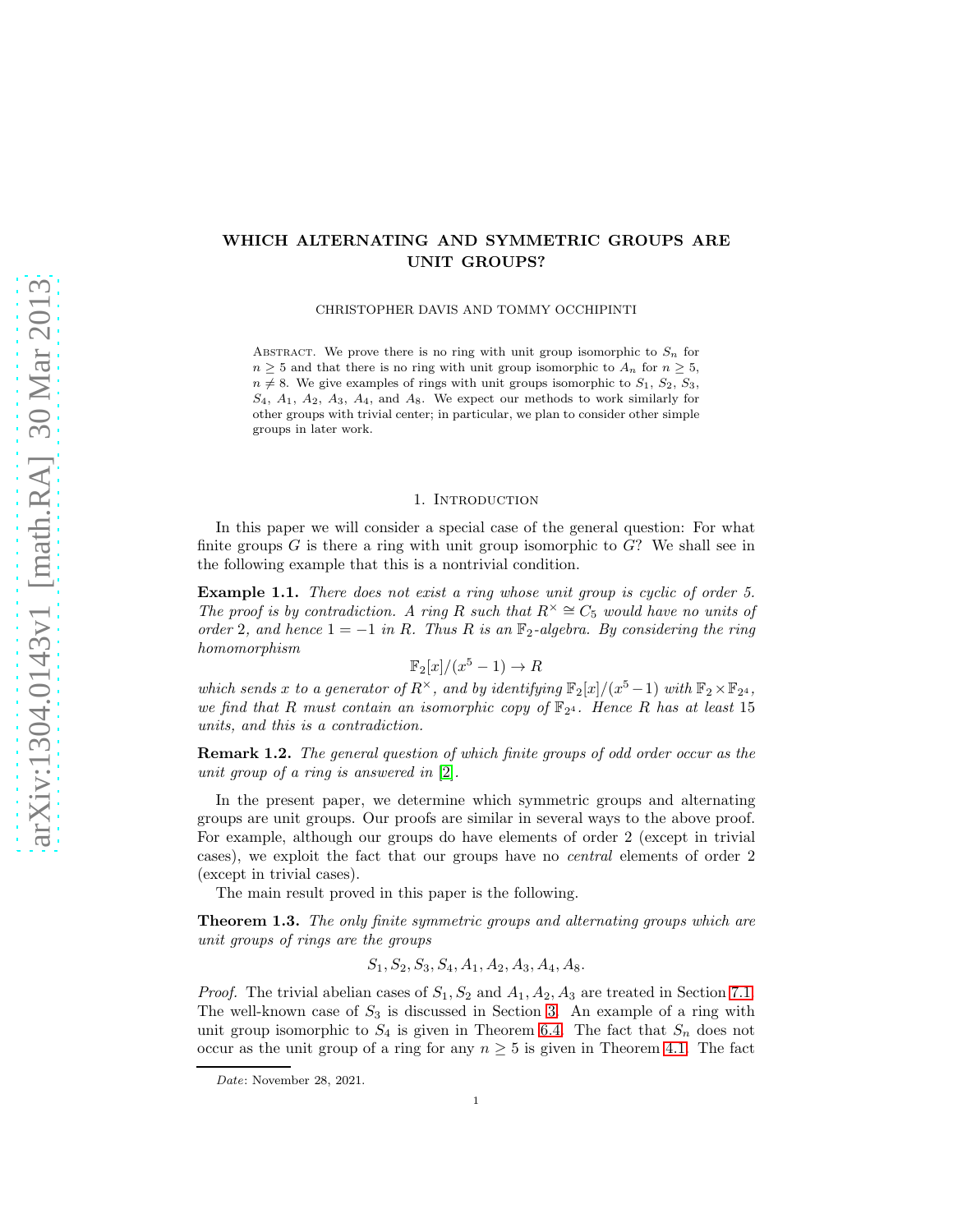that  $A_n$  does not occur as the unit group of a ring for any  $n \geq 5, n \neq 8$  is given in Theorem [5.1.](#page-4-0) Two examples of rings with unit group isomorphic to  $A_4$  are given in Section [7.2.](#page-6-1) The classical result that  $M_{4\times4}(\mathbb{F}_2)$  has unit group isomorphic to  $A_8$ is recalled in Theorem [7.6.](#page-7-0)

Notation and conventions. Our rings are assumed unital but not necessarily commutative, and ring homomorphisms send 1 to 1. Also, when we say  $S$  is a subring of R, we include the assumption that 1 is the same in both rings. For a ring R, we let  $R^{\times}$  denote the unit group of R. The groups G considered in this paper will be finite. For a group G we let  $Z(G)$  denote its center. For T a subset of a group  $G$ , we also write  $T$  for the element of the group algebra

$$
\sum_{t \in T} t \in R[G].
$$

(Here R will be understood from context; for us, R is typically  $\mathbb{F}_2$ .) We also write  $\langle T \rangle$  for the subgroup of G generated by T. We write  $\iota$  for the identity element of  $A_n$  or  $S_n$ . When we discuss a normalizer  $N_G(T)$  or a centralizer  $Z_G(T)$ , we do not necessarily assume that T is a subgroup. For example,  $N_G(T)$  is the set of  $g \in G$ such that  $g T g^{-1} = T$ ; in particular, it is not necessarily the same as the normalizer of  $\langle T \rangle$ . We write  $D_n$  for the dihedral group of order  $2n$ .

## 2. Unit groups with trivial center

<span id="page-1-3"></span>In this section, we describe some general results which will be applied to the special cases of alternating groups and symmetric groups in the following sections. We hope to apply the results of this section to other groups in subsequent work. Our motivating question is the following.

<span id="page-1-0"></span>Question 2.1. Let G denote a group with trivial center. Does there exist a ring with unit group isomorphic to  $G$ ?

We begin with an easy exercise.

<span id="page-1-1"></span>**Proposition 2.2.** Let G denote a finite group with trivial center, and let R denote a ring with unit group  $R^{\times} \cong G$ . Then R has characteristic 2.

*Proof.* The elements 1 and  $-1$  are units in R and are in the center of R, hence are in the center of  $R^{\times}$ . Hence  $1 = -1$ .

The following reduces our Question [2.1](#page-1-0) into a question about finite rings.

<span id="page-1-2"></span>**Proposition 2.3.** Let G denote a finite group with trivial center. If there exists a ring with unit group isomorphic to G, then there exists a two-sided ideal  $I \subseteq \mathbb{F}_2[G]$ such that the quotient  $\mathbb{F}_2[G]/I$  has unit group isomorphic to G, and furthermore such that the natural composition

$$
G \subseteq \mathbb{F}_2[G]^\times \to (\mathbb{F}_2[G]/I)^\times \cong G
$$

is the identity map.

*Proof.* Let R denote a ring with unit group isomorphic to  $G$ , and fix an isomorphism  $R^{\times} \cong G$ . There exists a unique homomorphism

$$
\varphi:\mathbb{Z}[G]\to R,
$$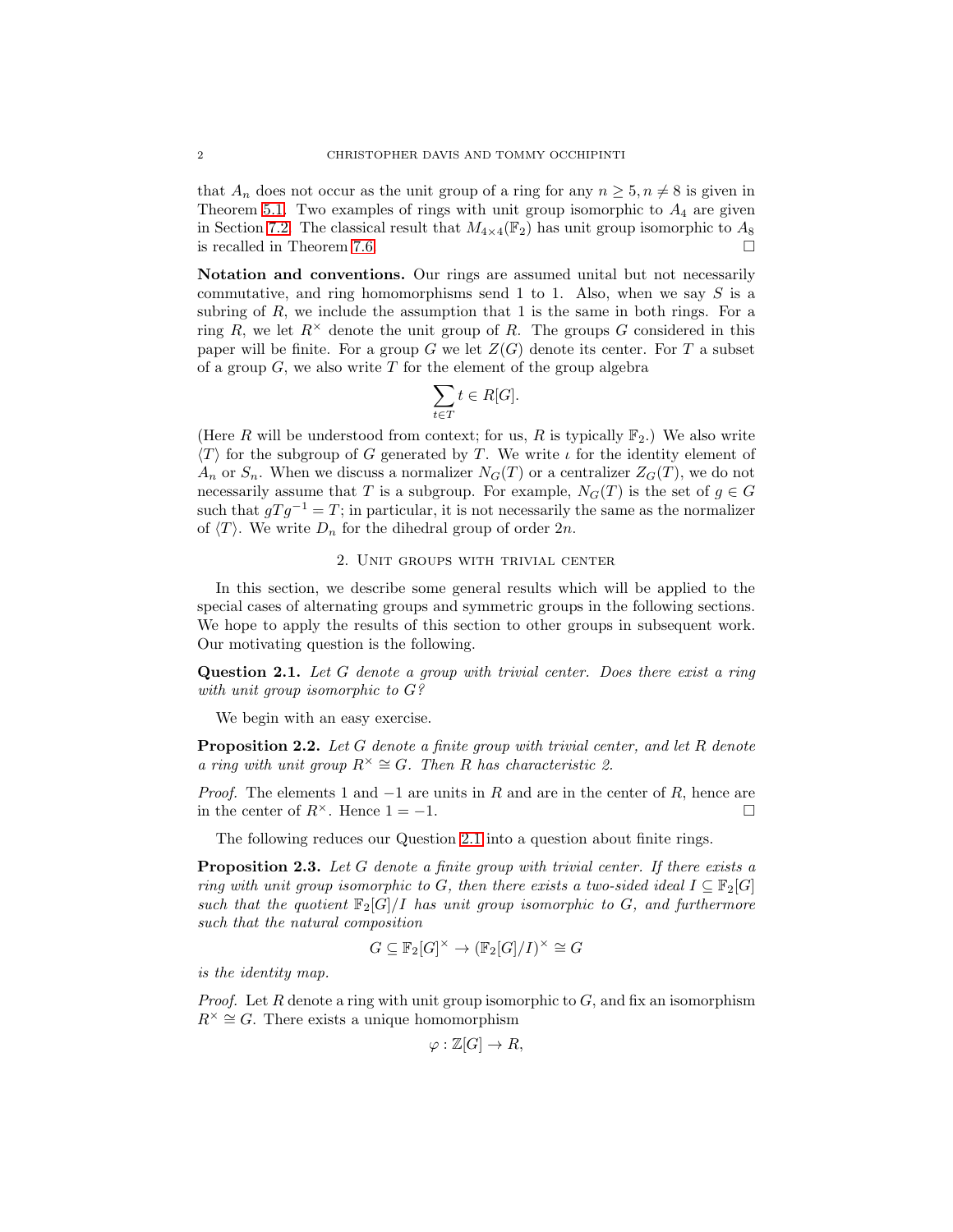such that the induced map

$$
\varphi: G \to \mathbb{Z}[G]^\times \to R^\times \cong G
$$

is the identity map. Because G has trivial center, by Proposition [2.2,](#page-1-1) we know  $R$ has characteristic 2. Hence our homomorphism  $\varphi$  factors through a homomorphism

$$
\varphi : \mathbb{F}_2[G] \to R.
$$

Let R' denote the image of  $\varphi$ . Because R' is a subring of R, we know that the unit group of  $R'$  is a subgroup of  $G$ . On the other hand, we checked above that the image of  $\varphi$  contains G. Hence the unit group of R' is equal to G. This completes the proof.  $\Box$ 

Our approach to Question [2.1](#page-1-0) will be to consider the restrictions on an ideal  $I \subseteq \mathbb{F}_2[G]$  as described in Proposition [2.3.](#page-1-2)

**Hypothesis 2.4.** Throughout this section, let  $G$  denote a finite group with trivial center and let I denote an ideal as in Proposition [2.3.](#page-1-2) We also write  $\varphi$  for the natural map  $\mathbb{F}_2[G] \to \mathbb{F}_2[G]/I$ .

**Definition 2.5.** The weight of an element  $x \in \mathbb{F}_2[G]$  is the number of non-zero coefficients that appear in the expression

$$
x = \sum_{g \in G} a_g g \qquad (a_g \in \mathbb{F}_2).
$$

<span id="page-2-1"></span>**Lemma 2.6.** The ideal I contains no elements of weight 2.

*Proof.* We prove that if  $g + h \in I$ , then  $g = h$ ; this implies that I contains no weight 2 elements. If  $g + h \in I$ , then  $\varphi(g) = -\varphi(h)$ . Because our ring is characteristic 2, this implies  $\varphi(g) = \varphi(h)$ . Because we have assumed that the restriction of  $\varphi$  to G is injective, this can only happen if  $g = h$ .

<span id="page-2-0"></span>**Lemma 2.7.** Let  $x \in \mathbb{F}_2[G]$  denote a unit. Then there exists  $\sigma_x \in G$  such that  $x + \sigma_x \in I$ .

Proof. This follows from the following remarks:

- $\varphi(x)$  is a unit and so  $\varphi(x) = \varphi(\sigma_x)$  for some  $\sigma_x \in G$ ;
- $x \equiv \sigma_x \mod I$  for some  $\sigma_x \in G$ ;
- $x + \sigma_x = x \sigma_x$  because our ring is characteristic 2.

 $\Box$ 

<span id="page-2-2"></span>**Proposition 2.8.** Let  $T \in \mathbb{F}_2[G]$  denote a unit, which we identify with a subset  $T \subseteq G$ . The element  $\sigma_T$  described in Lemma [2.7](#page-2-0) is in the centralizer of  $N_G(T)$  in G, where  $N_G(T)$  is the normalizer of T in G.

*Proof.* Because I is a two-sided ideal, for any  $q \in G$  we have

$$
g(T + \sigma_T) \in I
$$

$$
(T + \sigma_T)g \in I.
$$

In particular, taking  $g \in N_G(T)$  and adding these last two elements, we find

$$
gT + Tg + g\sigma_T + \sigma_T g \in I
$$

$$
g\sigma_T + \sigma_T g \in I.
$$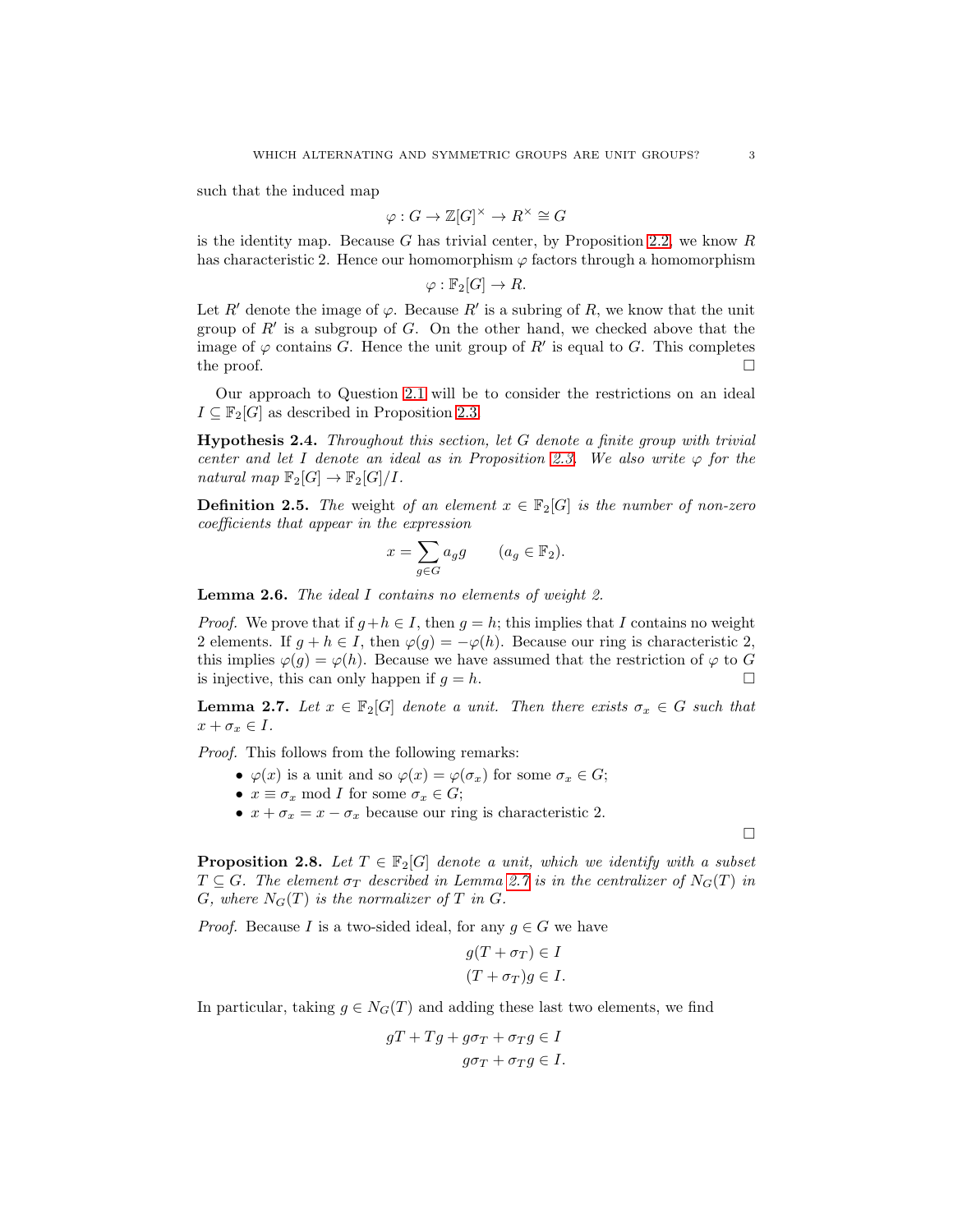By Lemma [2.6,](#page-2-1) the elements  $g\sigma_T$  and  $\sigma_T g$  cannot be distinct elements of G. Hence g and  $\sigma_T$  commute. Because  $g \in N_G(T)$  was arbitrary, we deduce that  $\sigma_T$  is in the centralizer of  $N_G(T)$  in G, as required.

<span id="page-3-0"></span>We are now ready to apply these general results to some specific groups.

### 3. AN EXAMPLE: UNIT GROUP  $S_3$

There is a well-known ring with unit group isomorphic to  $S_3$ , namely, the matrix ring  $M_{2\times2}(\mathbb{F}_2)$ . In this section, we apply the general techniques of the previous section to the group  $S_3$  as a way of illustrating our approach.

The symmetric group  $S_3$  has trivial center, and so the results of Section [2](#page-1-3) all apply in the case  $G \cong S_3$ . We consider the restrictions on an ideal  $I \subseteq \mathbb{F}_2[S_3]$  such that

$$
(\mathbb{F}_2[S_3]/I)^\times \cong S_3,
$$

and such that furthermore the induced map

$$
S_3 \to \mathbb{F}_2[S_3]^\times \to (\mathbb{F}_2[S_3]/I)^\times \cong S_3
$$

is the identity map.

Consider the element

$$
H_1 := \sum_{\sigma \in S_3} \sigma \in \mathbb{F}_2[S_3]
$$

corresponding to the full subgroup  $S_3$ . It is easy to check that  $H_1^2 = 0$  and that  $(H_1 + \iota)^2 = \iota$ . Hence  $H_1 + \iota$  is a unit in  $\mathbb{F}_2[S_3]$ ; abbreviate this unit by T. By Lemma [2.7,](#page-2-0) there must exist an element  $\sigma_T \in S_3$  such that  $T + \sigma_T \in I$ . Because the normalizer of  $T = S_3 \setminus \{t\}$  in  $S_3$  is the full group  $S_3$ , by Proposition [2.8,](#page-2-2) we must have  $\sigma_T = \iota$ , and hence  $T + \iota \in I$ , and hence  $H_1 \in I$ . The reader may check that the 32-element ring  $\mathbb{F}_2[S_3]/(H_1)$  has unit group isomorphic to  $S_3$ .

Let  $\tau \in S_3$  denote a 3-cycle, and let  $H_2 := \iota + \tau + \tau^2$ . Then  $(H_2) = (H_1, H_2)$ , and the reader may check that the 16-element ring  $\mathbb{F}_2[S_3]/(H_2)$  is isomorphic to  $M_{2\times2}(\mathbb{F}_2)$ . Hence  $\mathbb{F}_2[S_3]/(H_2)$  is another example of a ring with unit group isomorphic to  $S_3$ .

4. UNIT GROUP 
$$
S_n
$$

Having analyzed the case of  $S_3$  in the previous section, we postpone the case of  $S_4$  and turn our attention to  $S_n$  for  $n \geq 5$ . These groups have trivial center, so again the results of Section [2](#page-1-3) apply. Our goal is to prove the following theorem.

<span id="page-3-1"></span>**Theorem 4.1.** There does not exist a ring with unit group isomorphic to  $S_n$  for any  $n \geq 5$ .

Proof. By way of contradiction, we suppose that we have a ring with unit group isomorphic to  $S_n$ . Let  $I \subseteq \mathbb{F}_2[S_n]$  denote an ideal satisfying the hypotheses of Proposition [2.3.](#page-1-2) Our goal is to produce an element of weight 2 in the ideal I and thus reach a contradiction.

Let  $\tau = (12345)$  and consider the element  $T := \iota + \tau^2 + \tau^3 \in \mathbb{F}_2[S_n]$ . The fact that T is a unit of order 3 and with inverse  $1+\tau+\tau^4$  $1+\tau+\tau^4$  is readily verified<sup>1</sup>. By Lemma [2.7,](#page-2-0)

<span id="page-3-2"></span><sup>1</sup>The existence of such an order 3 unit T is explained as follows. By the Chinese Remainder Theorem,  $\mathbb{F}_2[\tau] \cong \mathbb{F}_2 \times \mathbb{F}_{2^4}$ . The unit group of  $\mathbb{F}_{2^4}$  is cyclic of order 15 and hence  $\mathbb{F}_2[\tau]^{\times}$  has a cyclic subgroup of order 3.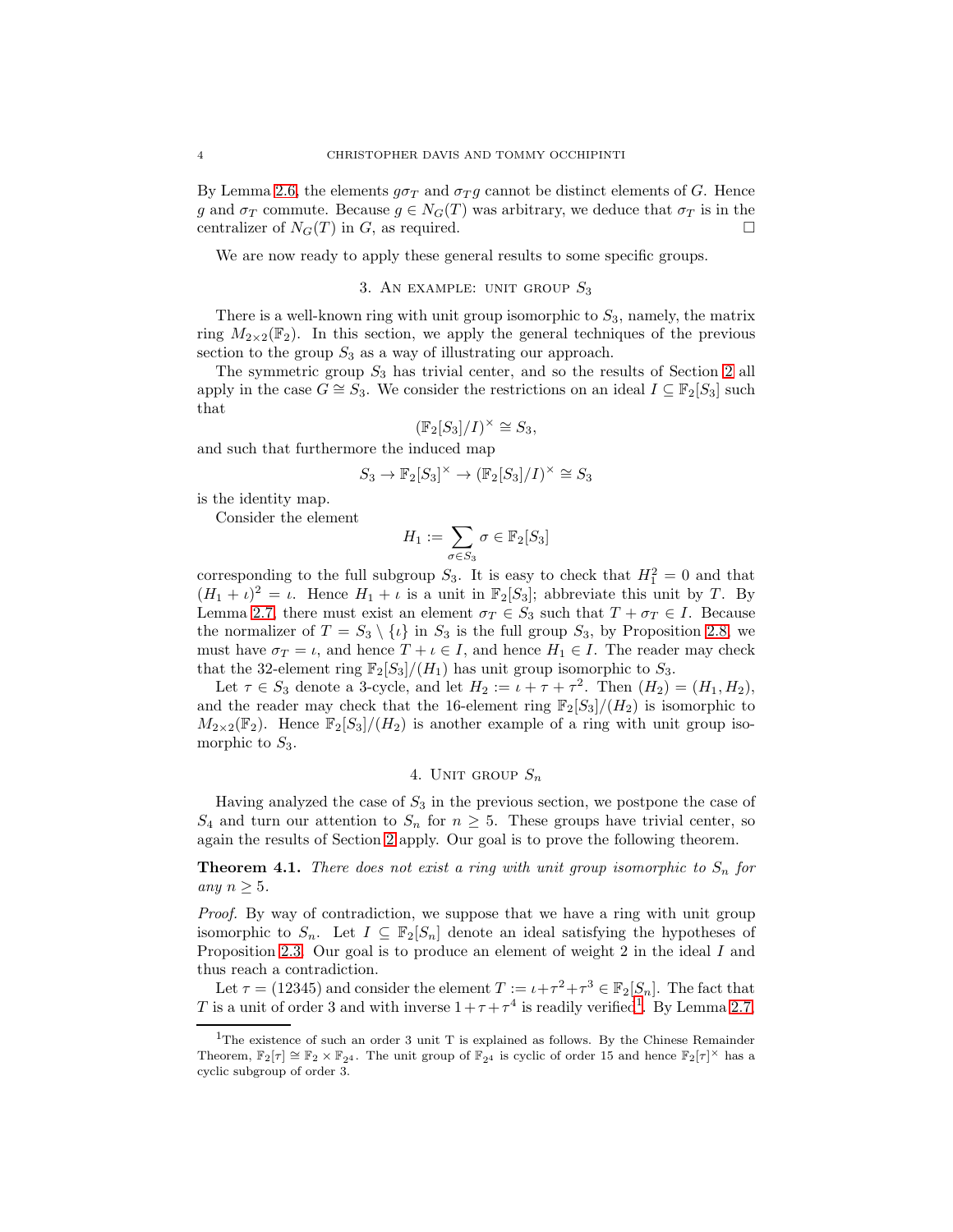there exists some  $\sigma \in S_n$  such that  $\iota + \tau^2 + \tau^3 + \sigma \in I$ . By Proposition [2.8,](#page-2-2) the element  $\sigma$  must be in the centralizer of the normalizer of  $\{\iota, \tau^2, \tau^3\}$  in  $S_n$ . One may check that the normalizer of  $\{\iota, \tau^2, \tau^3\}$  in  $S_n$  is  $D_5 \times S_{n-5}$  and that the centralizer of  $D_5 \times S_{n-5}$  is  $Z(S_{n-5})$ .

Thus  $\sigma \in Z(S_{n-5})$ . If  $\sigma = \iota$ , then  $\iota + \tau^2 + \tau^3 + \iota = \tau^2 + \tau^3 \in I$  is a weight 2 element in I, which is not allowed. The only remaining case is  $n = 7$  and  $\sigma = (67)$ . Let  $T = \iota + \tau^2 + \tau^3 + \sigma \in I$ . Raising both sides to the 16-th power, we find that

$$
T^{16} = \iota^{16} + (\tau^2)^{16} + (\tau^3)^{16} + \sigma^{16} \in I.
$$

(We used here that  $\tau$  and  $\sigma$  commute, and that our base ring has characteristic 2.) Because  $\tau$  has order five and  $\sigma$  has order two, we find

$$
T^{16} = \iota + \tau^2 + \tau^3 + \iota = \tau^2 + \tau^3 \in I,
$$

which is a contradiction. This completes the proof that there are no rings with unit group isomorphic to  $S_n$ , for  $n \geq 5$ .

# 5. UNIT GROUP  $A_n$

The methods of the previous section carry over directly to the case of the alternating groups  $A_n$ . The only substantive difference is that our proof breaks down in the case  $A_8$ , essentially because  $A_{8-5} = A_3$  is abelian. This is to be expected, though, because as we will see in Theorem [7.6,](#page-7-0) the ring  $M_{4\times4}(\mathbb{F}_2)$  has unit group isomorphic to  $A_8$ .

<span id="page-4-0"></span>**Theorem 5.1.** There does not exist a ring with unit group isomorphic to  $A_n$  for any  $n \geq 5, n \neq 8$ .

Proof. The proof is very similar to the proof of Theorem [4.1,](#page-3-1) so we focus only on the main steps. Let  $I \subseteq \mathbb{F}_2[A_n]$  denote an ideal satisfying the hypotheses of Proposition [2.3.](#page-1-2) Because the 5-cycle  $\tau = (12345)$  is in  $A_n$  for any  $n \geq 5$ , we again have a unit  $\iota + \tau^2 + \tau^3$ , and we again wish to consider possible values of  $\sigma \in A_n$ such that  $\iota + \tau^2 + \tau^3 + \sigma \in I$ . One may check that the normalizer of  $\{\iota, \tau^2, \tau^3\}$  in  $A_n$  is  $D_5 \times A_{n-5}$ . If  $n \geq 5, n \neq 8$ , then the centralizer of this subgroup in  $A_n$  is trivial, and hence  $\sigma = \iota$ , and we are finished as before.

**Remark 5.2.** If  $n = 8$ , then the element  $\sigma$  described in the previous proof should be in the centralizer of  $D_5 \times A_3$ ; this centralizer is a cyclic group of order 3. In the proof of Theorem [4.1,](#page-3-1) we at one point considered  $\sigma^{16}$ . In the  $S_n$  case, we were able to prove that  $\sigma^{16}$  was always trivial. In the A<sub>8</sub> case,  $\sigma$  may have order 3, and so the proof breaks down, as it should because  $(M_{4\times 4}(\mathbb{F}_2))^{\times} \cong A_8$ ; see Theorem [7.6](#page-7-0) below.

### 6. UNIT GROUP  $S_4$

The only remaining nonabelian symmetric group to consider is  $S_4$ . We describe rings with unit group isomorphic to  $S_4$  in this section. We first need some results similar to the results in Section [2.](#page-1-3)

**Lemma 6.1.** Let  $H \subseteq S_n$  denote a subgroup of even order. Then  $H^2 = 0 \in \mathbb{F}_2[S_n]$ . (Recall our convention that we write H for the element  $\sum_{h \in H} h \in \mathbb{F}_2[S_n].$ )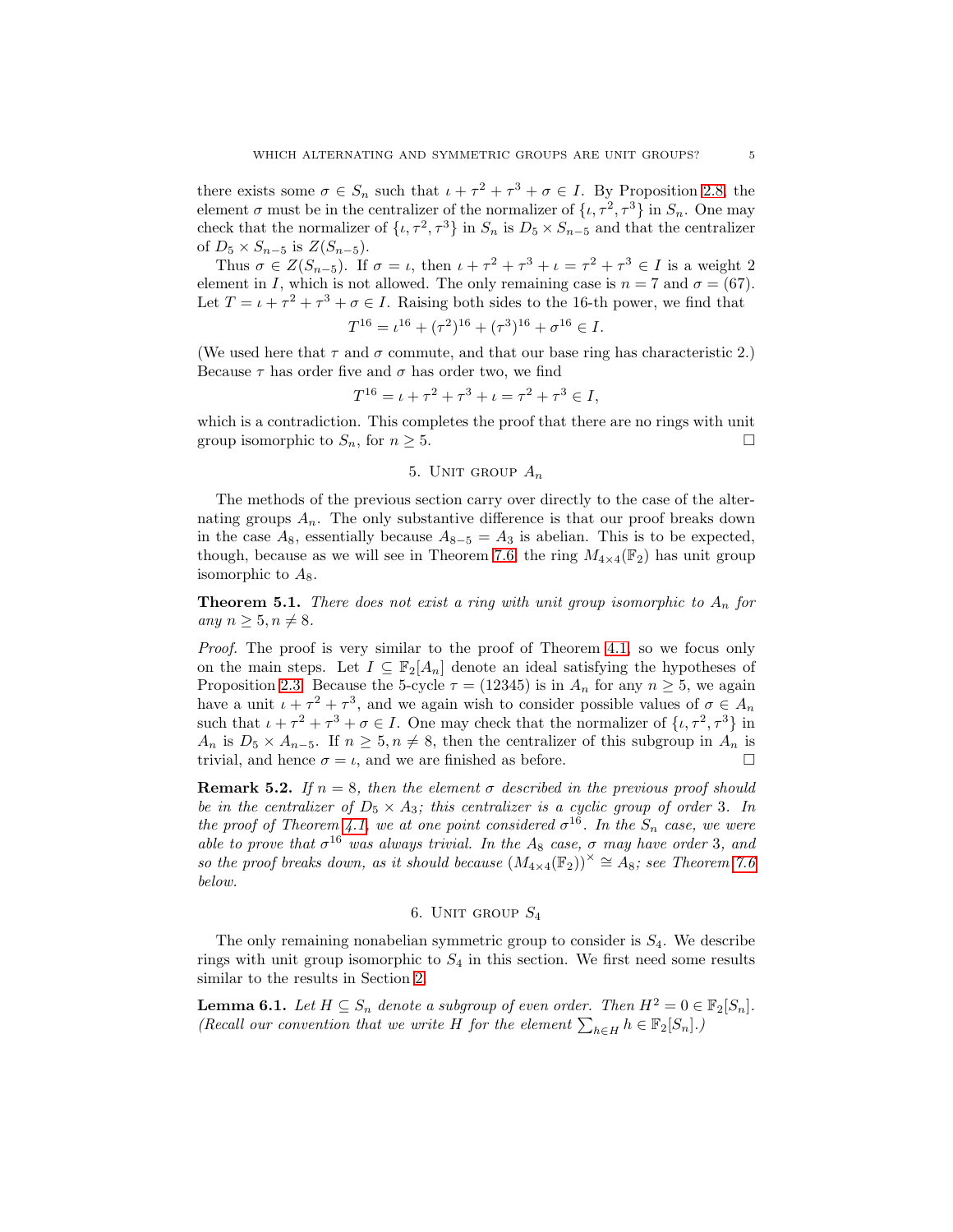Proof. We have

$$
H^2 = |H| \cdot H = 0,
$$

because  $|H|$  is even.

<span id="page-5-2"></span>**Lemma 6.2.** Let  $H \leq S_n$  denote a subgroup of even order as above. The element  $H + \iota$  is a unit in  $\mathbb{F}_2[S_n]$ .

*Proof.* One checks that 
$$
(H + \iota)^2 = \iota
$$
.

<span id="page-5-5"></span><span id="page-5-1"></span>**Proposition 6.3.** Let R denote a ring with unit group isomorphic to  $S_4$ , and let  $I \subseteq \mathbb{F}_2[S_4]$  denote an ideal as in Proposition [2.3.](#page-1-2)

- <span id="page-5-3"></span>(1) The ideal I contains an isomorphic copy of  $S_3$  (and hence all 4 isomorphic copies of  $S_3$ ) inside of  $S_4$ .
- (2) The ideal I contains either

$$
\iota + (24) + (12)(34) + (1234)
$$

or

$$
\iota + (24) + (12)(34) + (1432).
$$

*Proof.* To prove [\(1\)](#page-5-1), let H denote an isomorphic copy of  $S_3$  contained inside of  $S_4$ , and view H as an element of  $\mathbb{F}_2[S_4]$  as usual. Then by Lemma [6.2,](#page-5-2)  $H + \iota$  is a unit in  $\mathbb{F}_2[S_4]$ . Then by Proposition [2.8,](#page-2-2) we find that

$$
H + \iota + \sigma \in I
$$

for some  $\sigma$  in the centralizer of H in  $S_4$ . The only possibility is  $\sigma = \iota$ , which completes the proof of [\(1\)](#page-5-1).

To prove [\(2\)](#page-5-3), we again find a unit  $T \in \mathbb{F}_2[S_4]$  and consider the possible values of  $\sigma$  such that  $T + \sigma \in I$ . Let  $T = \iota + (24) + (12)(34)$ . The fact that T is a unit of order 4 with inverse

$$
\iota + (1234) + (1432) + (14)(23) + (13)
$$

is readily verified<sup>[2](#page-5-4)</sup>. Using Magma, it was verified that  $\sigma = (1234)$  and  $\sigma = (1432)$ were the only choices for which the two-sided ideal generated by  $T + \sigma$  did not contain an element of weight 2.

<span id="page-5-0"></span>**Theorem 6.4.** Let  $J_1$  (respectively,  $J_2$ ) denote the two-sided ideal in  $\mathbb{F}_2[S_4]$  generated by the two elements

$$
\iota + (24) + (12)(34) + (1234) \qquad (respectively, \iota + (24) + (12)(34) + (1432))
$$

and

$$
\iota + (12) + (23) + (13) + (123) + (132).
$$
  
Let  $R_1 := \mathbb{F}_2[S_4]/J_1$  and let  $R_2 := \mathbb{F}_2[S_4]/J_2$ .

The rings  $R_1$  and  $R_2$  are nonisomorphic rings with 128 elements and with unit group isomorphic to  $S_4$ . Every ring with unit group isomorphic to  $S_4$  contains a subring isomorphic to either  $R_1$  or  $R_2$ .

<span id="page-5-4"></span><sup>&</sup>lt;sup>2</sup>The unit T was found using [\[4,](#page-9-1) Theorem 1.2], which shows that  $(24) + (12)(34)$  is nilpotent, because it is an even weight element consisting of elements in a copy of the 2-group  $D_4 \subset S_4$ .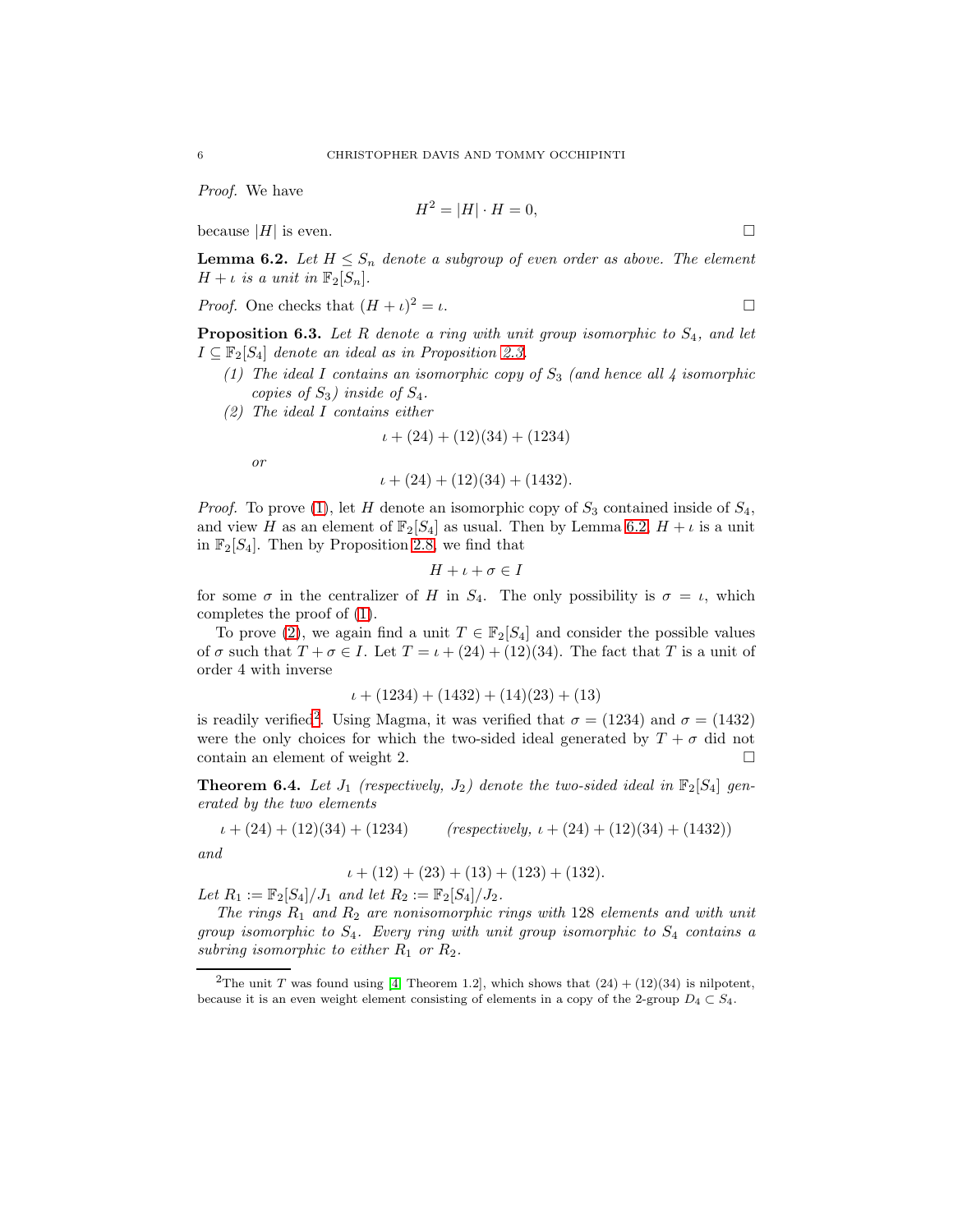*Proof.* It can be verified in Magma that  $R_1$  is a ring with 128 elements and with exactly 24 distinct units corresponding to the cosets  $\sigma + J_1$ , for  $\sigma \in S_4$ . (Sample Magma code which verifies this claim is given in Appendix [A.](#page-8-0)) The same can be done for  $R_2$ , or it can be checked that  $R_2 \cong R_1^{\text{op}}$ , from which the claim that  $R_2^{\times} \cong R_1^{\times}$  follows.

We next check that  $R_1$  and  $R_2$  are not isomorphic. An isomorphism  $\psi : R_1 \to R_2$ would induce an isomorphism  $\psi : R_1^{\times} \to R_2^{\times}$ . Because the only automorphisms of  $S_4$  are inner automorphisms, the restriction of  $\psi$  to  $S_4$  would have to correspond to conjugation by some element  $\tau \in S_4$ . Consider the image of an arbitrary element  $x := \sigma_1 + \cdots + \sigma_n \in J_1$  under the composition

$$
\mathbb{F}_2[S_4] \to \mathbb{F}_2[S_4]/J_1 \overset{\psi}{\to} \mathbb{F}_2[S_4]/J_2.
$$

On one hand, x must map to the coset  $J_2$ . On the other hand, x must map to

$$
\tau \sigma_1 \tau^{-1} + \cdots + \tau \sigma_n \tau^{-1} + J_2.
$$

In this way, we reduce to showing that there does not exist an element  $\tau \in S_4$ such that  $\tau J_1 \tau^{-1} = J_2$ . Because  $J_1$  is a two-sided ideal, we know that  $\tau J_1 \tau^{-1} \subseteq J_1$ , so we have reduced to showing  $J_2 \not\subset J_1$ . If  $J_2$  were contained in  $J_1$ , then the weight two element

$$
(\iota + (24) + (12)(34) + (1234)) + (\iota + (24) + (12)(34) + (1432)) = (1234) + (1432)
$$

would be contained in  $J_1$ , which would contradict the fact that the cosets  $(1234)+J_1$ and  $(1432) + J_1$  are distinct.

We now prove the final assertion, that any ring  $R$  with unit group isomorphic to  $S_4$  contains a subring isomorphic to  $R_1$  or  $R_2$ . We know that such a ring R contains as a subring  $\mathbb{F}_2[S_4]/I$ , where I is an ideal as in Proposition [2.3.](#page-1-2) So it suffices to show that if I is an ideal as in Proposition [2.3,](#page-1-2) then  $I = J_1$  or  $J_2$ . It was proven in Proposition [6.3](#page-5-5) that I must contain either  $J_1$  or  $J_2$ . So it remains only to show that the ideal I cannot be strictly larger than  $J_1$  or  $J_2$ . It was verified in Magma that for each nonzero principal ideal (x) in  $R_1$ , the ring  $R_1/(x)$  has at most 6 units.  $\Box$ 

#### 7. The remaining cases

<span id="page-6-0"></span>7.1. The abelian cases. These cases are trivial, but we include them for the sake of completeness.

**Proposition 7.1.** For each group  $G$  in the list

$$
S_1, S_2, A_1, A_2, A_3,
$$

there exists a ring with unit group isomorphic to G.

*Proof.* The groups  $S_1, S_2, A_1, A_2, A_3$  are cyclic groups of order 1, 2, 1, 1, 3, respectively. Hence, they are isomorphic to the unit groups of the fields  $\mathbb{F}_2, \mathbb{F}_3, \mathbb{F}_2, \mathbb{F}_4,$ respectively.  $\Box$ 

<span id="page-6-1"></span>7.2. Unit group  $A_4$ . In this section we give two different rings with unit group isomorphic to  $A_4$ . We describe the first ring as an explicit quotient of  $\mathbb{F}_2[A_4]$ . We describe the second ring as a quotient of the ring of Hurwitz quaternions.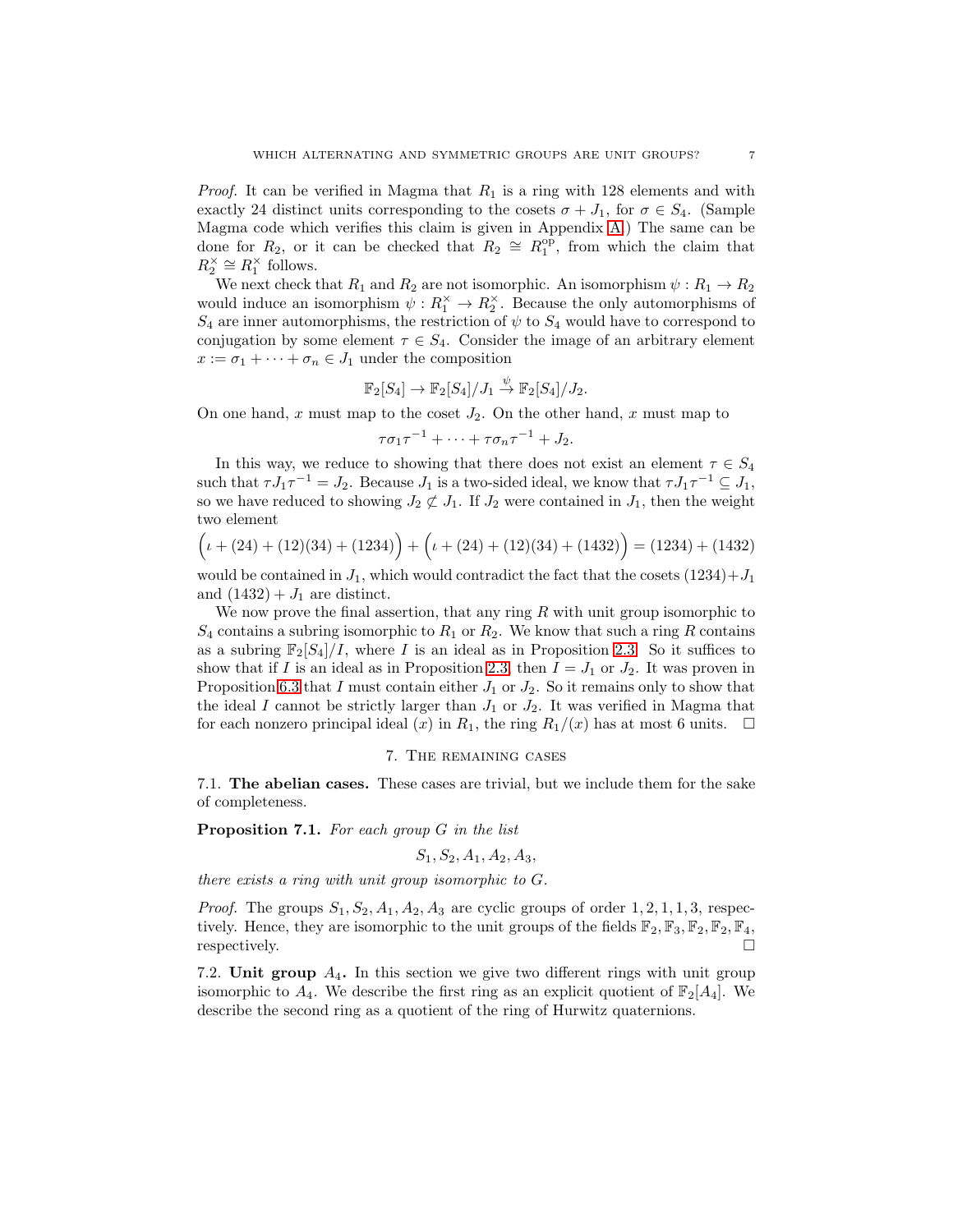**Theorem 7.2.** Let  $J \subseteq \mathbb{F}_2[A_4]$  denote the two-sided ideal generated by the elements

 $\iota + (12)(34) + (13)(24) + (14)(23)$ 

and

$$
\iota + (132) + (12)(34) + (143).
$$

Then the quotient  $\mathbb{F}_2[A_4]/J$  is a ring with 32 elements and with unit group isomorphic to A4.

Proof. By adapting the Magma code in Appendix [A,](#page-8-0) this assertion is readily verified.  $\Box$ 

We next use quaternions to give a second example of a ring with unit group isomorphic to  $A_4$ . First we set some notation.

<span id="page-7-1"></span>**Definition 7.3.** Let B denote the division algebra  $\mathbb{Q} + \mathbb{Q}i + \mathbb{Q}j + \mathbb{Q}k$ , where i, j, k are defined as in the Hamilton quaternions. Let  $\omega = \frac{1+i+j+k}{2}$  and let  $\mathcal{O} \subset B$  denote

$$
\mathbb{Z}\oplus\mathbb{Z}i\oplus\mathbb{Z}j\oplus\mathbb{Z}\omega\subseteq B;
$$

this subgroup  $\mathcal{O} \subset B$  is a subring known as the Hurwitz quaternions.

The authors thank Noam Elkies for the following example.

<span id="page-7-2"></span>**Theorem 7.4.** Let  $\mathcal O$  denote the ring of Hurwitz quaternions, as in Definition [7.3.](#page-7-1) The quotient ring  $O/2O$  is a ring with 16 elements and with unit group isomorphic to  $A_4$ .

*Proof.* By [\[3,](#page-9-2) Proposition 3], the unit group  $\mathcal{O}^{\times}$  is isomorphic to the binary tetrahedral group; in particular, there is a short exact sequence

$$
1 \to \{\pm 1\} \to \mathcal{O}^\times \to A_4 \to 1.
$$

The kernel of the induced map

$$
\mathcal{O}^\times \to \left(\mathcal{O}/2\mathcal{O}\right)^\times
$$

is exactly  $\mathcal{O}^{\times} \cap (1+2\mathcal{O}) = \{\pm 1\}$ . Hence  $(\mathcal{O}/2\mathcal{O})^{\times}$  contains a subgroup isomorphic to  $A_4$ . On the other hand,  $\mathcal{O}/2\mathcal{O}$  is a ring with 16 elements. Hence its unit group must be precisely  $A_4$ .

**Remark [7](#page-7-2).5.** The ring  $O/2O$  from Theorem 7.4 is isomorphic to  $\mathbb{F}_2[A_4]/J$ , where *J* is the ideal generated by  $\iota + (123) + (132)$ .

7.3. Unit group  $A_8$ . The only remaining case is  $A_8$ , which we recall in the following theorem.

<span id="page-7-0"></span>**Theorem 7.6.** The unit group of  $M_{4\times4}(\mathbb{F}_2)$  is isomorphic to  $A_8$ .

Proof. We have

$$
M_{4\times 4}(\mathbb{F}_2)^{\times} = GL_4(\mathbb{F}_2) = PSL_4(\mathbb{F}_2) \cong A_8.
$$

For this last isomorphism, see [\[6,](#page-9-3) Section 3.12.1].

Acknowledgments. The question studied in this paper was first posed to the second author by Charles Toll. Special thanks to him, and to John F. Dillon, Dennis Eichhorn, Noam Elkies, Kiran Kedlaya, and Ryan Vinroot for many useful conversations. The authors made frequent use of both Magma [\[1\]](#page-8-1) and Sage [\[5\]](#page-9-4) while investigating this question. The free Magma online calculator <http://magma.maths.usyd.edu.au/calc/> was especially helpful.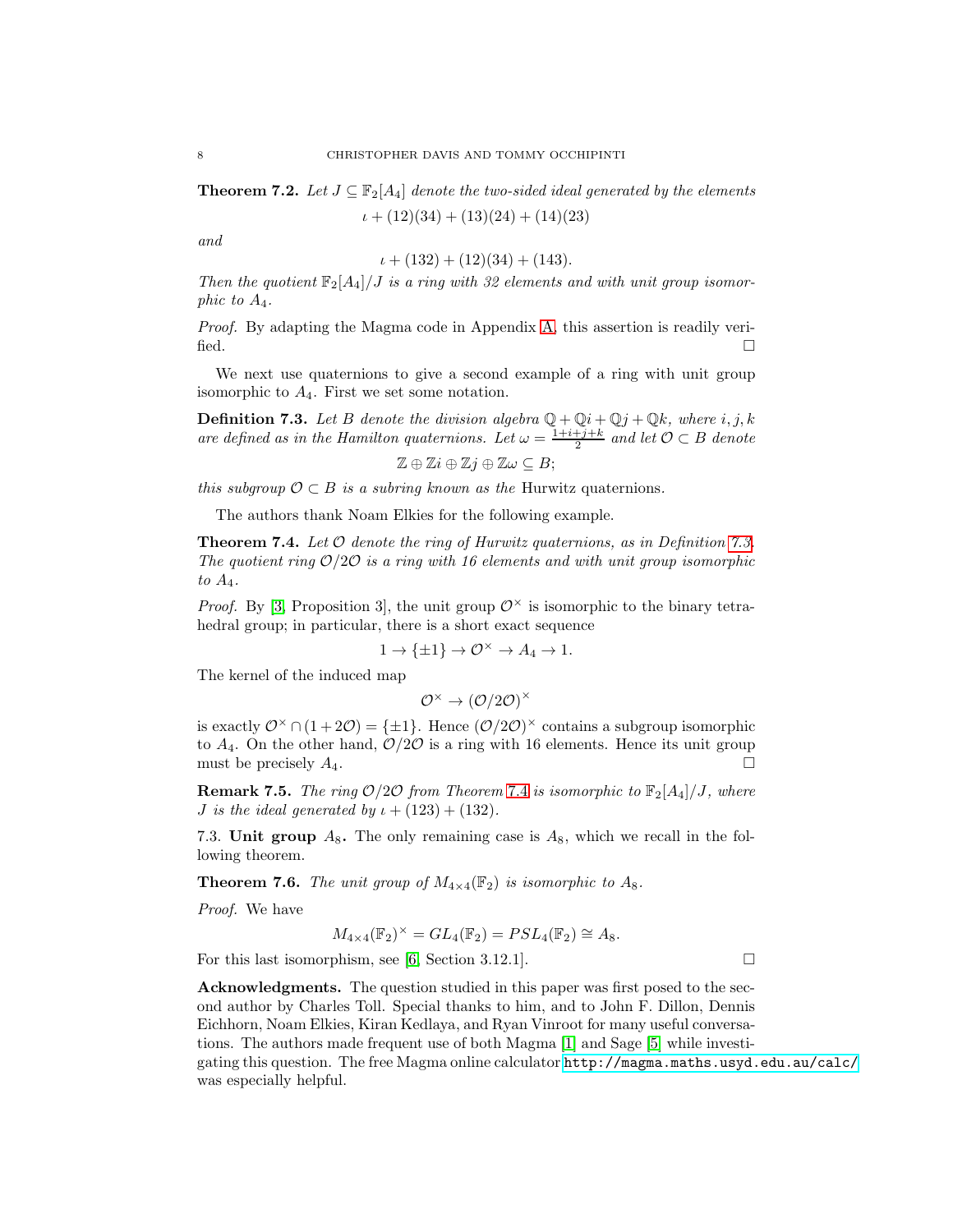### Appendix A. Sample Magma code

<span id="page-8-0"></span>To find a ring with unit group isomorphic to  $S_4$ , we explicitly computed the unit group of a certain quotient of  $\mathbb{F}_2[S_4]$ . The computation was done in Magma, and we next provide sample code which performs this computation.

Example A.1. The following was used at the beginning of the proof of Theorem [6.4.](#page-5-0) It first creates the ring  $R_1$  and counts its total number of elements as well as its number of units. It then ensures that no elements  $\sigma_1 \neq \sigma_2$  become equal in  $R_1 \cong$  $\mathbb{F}_2[S_4]/I$ .

```
G:=SymmetricGroup(4);
F2G:=GroupAlgebra(GF(2), G);
x1:= F2GIGI1+F2GIGI(2,4)+F2GIGI(1,2)(3,4)+F2GIGI(1,2,3,4);x2:=F2G!0;H1:=sub<G|(1,2),(1,2,3)>;
for h in H1 do
    x2:=x2+F2G!h;end for;
I:=ideal < F2G | x1, x2;
R1:= F2G/I;numunits:=0;
for x in R1 do
    if IsUnit(x) then
        numunits:=numunits+1;
    end if;
end for;
#(F2G/I);
numunits;
for y1 in G do
    for y2 in G do
        if F2G!y1 + F2G!y2 in I then
            if y1 ne y2 then
                y1;
                y2;
            end if;
        end if;
    end for;
end for;
```
#### **REFERENCES**

<span id="page-8-1"></span>[1] Wieb Bosma, John Cannon, and Catherine Playoust. The Magma algebra system. I. The user language. J. Symbolic Comput., 24(3-4):235–265, 1997. Computational algebra and number theory (London, 1993).